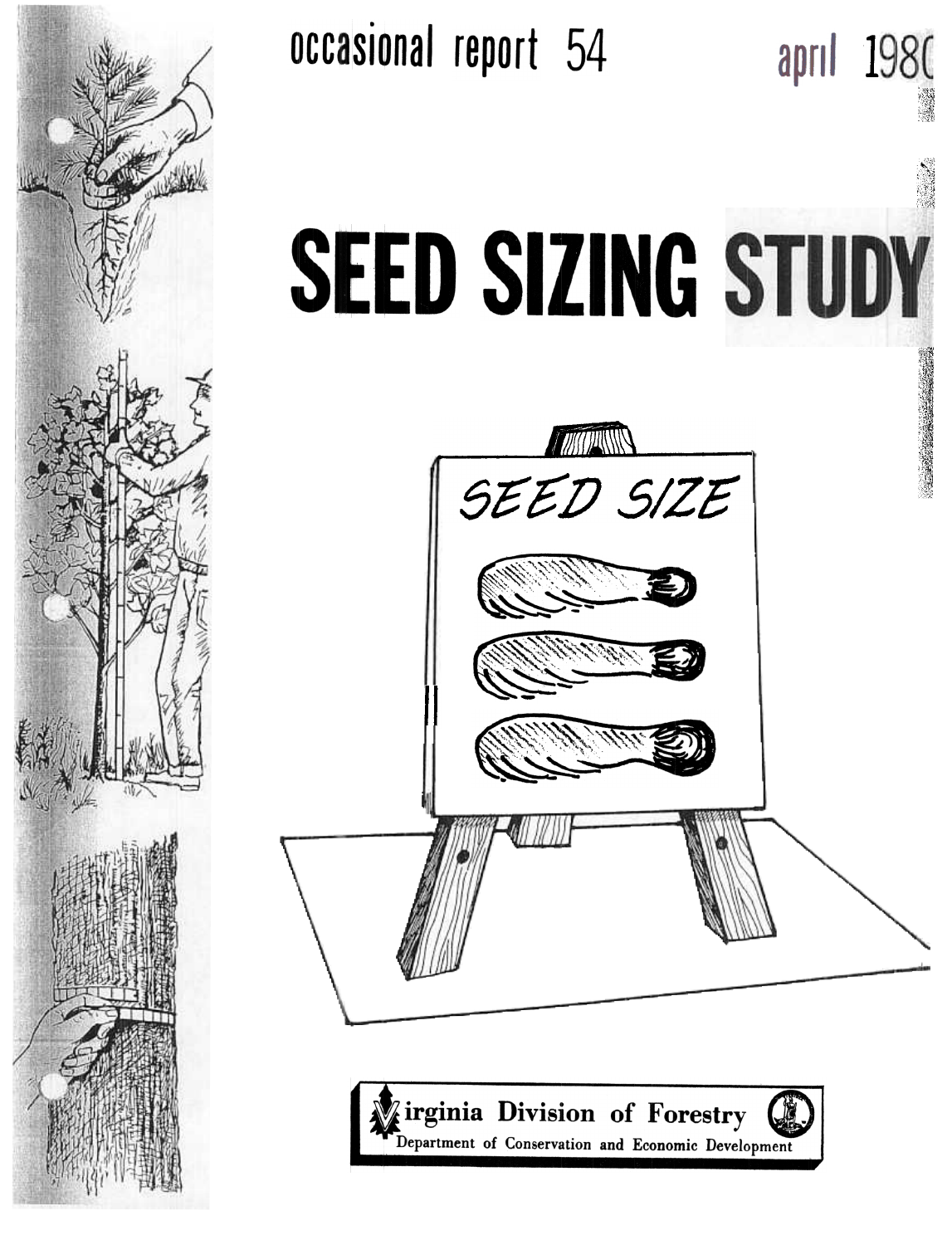## 1974 LOBLOLLY PINE SEED SIZING STUDY

## t. A. Dierauf and J. w. Garner

#### ABSTRACT

**Q** 

A well-mixed loblolly pine seedlot was separated into large, medium and small size classes. Samples from these three size classes, plus a sample of the original seedlot before separation, were sown at approximately the same rate in replicated seedbed plots.

Sowing separately by size class did not increase the production of plantable seedlings. In the field, seedlings from seed sown separately by size class did not survive and grow better than seedlings from unsized seed.

#### Procedure

A well-mixed seedlot was separated on February 7, 1974 into three size classes using different size screens on a Crippen seed cleaner (Table 1).

Table 1. Seed sizes, ranges, and amount of seed in each size.

| Seed   | Separator | Size         | Separation |       |
|--------|-----------|--------------|------------|-------|
| Size   | Screens   | Range        | Pounds     | %     |
| Large  |           | $12 - 14/64$ | $1 - 3/8$  | 7.7   |
|        | 12/64     |              |            |       |
| Medium |           | $10 - 12/64$ | $11 - 7/8$ | 66.4  |
|        | 10/64     |              |            |       |
| Sma11  |           | $8 - 10/64$  | $4 - 5/8$  | 25.9  |
|        |           |              | $17 - 7/8$ | 100.0 |

An unsized sample was taken from the same well-mixed seedlot before separation. All samples were analyzed by the Eastern Tree Seed Laboratory at Macon, Georgia (Table 2). !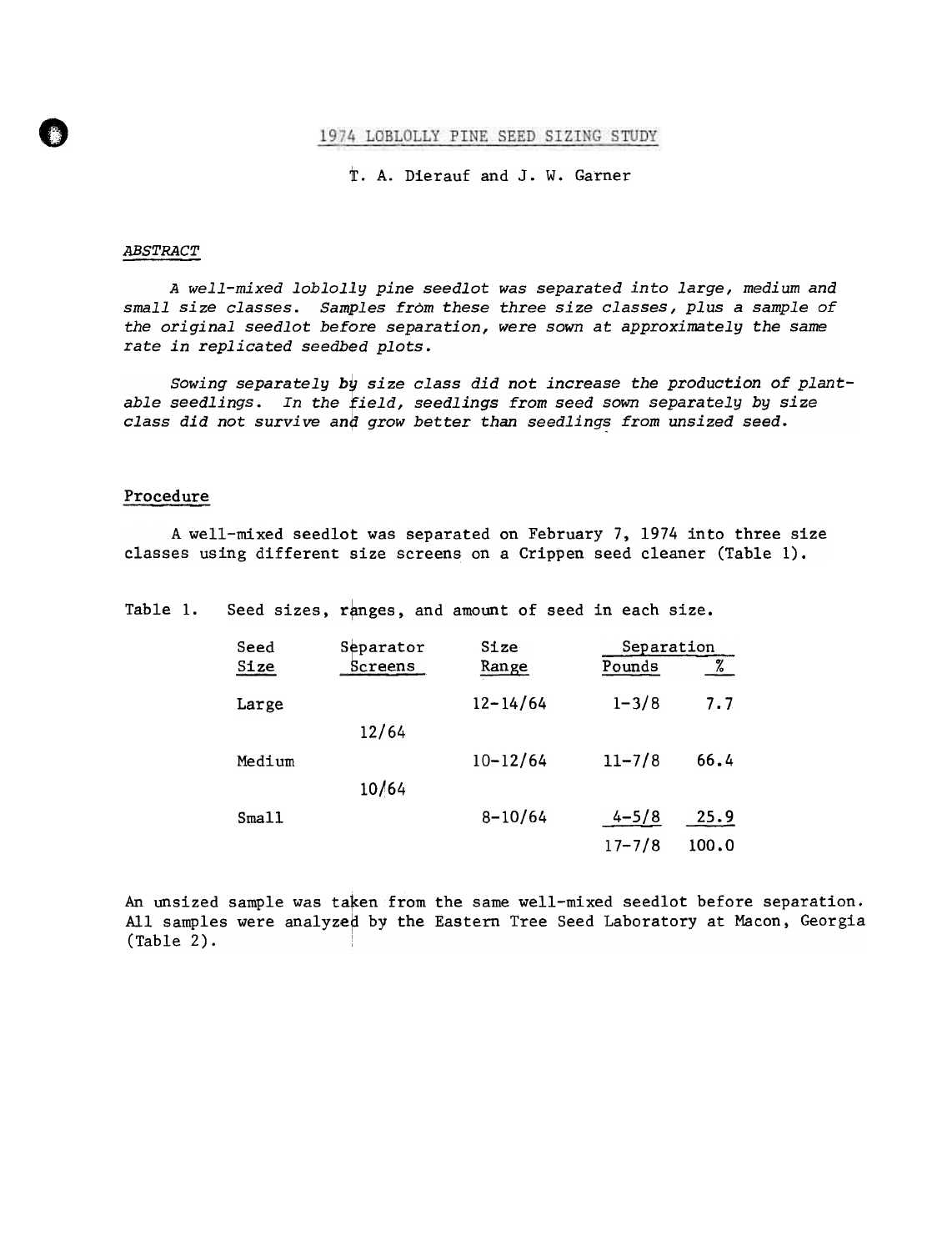Table 2. Seed lab results - seeds per pound and full seed germination by size class.

| Separation | Full Seeds<br>Per Pound | Full Seed<br>Germination % |
|------------|-------------------------|----------------------------|
| Large      | 11,600                  | 90                         |
| Medium     | 15,000                  | 88                         |
| Small      | 19,500                  | 87                         |
| Unsized    | 16,300                  | 88                         |

The seed was placed in stratification on March 25, and after stratification was treated with Arasan 42-8.

Plots were sown in the New Kent Nursery on April 29 and 30 using a Whitfield seeder to drill the seed in rows six inches apart and cover the seed with about three-eighths inch of soil. The desired sowing rate was approximately 62 seeds per square foot, which was calculated would give a seedbed density in the neighborhood of 35 seedlings per square foot. This required calibrating the seeder separately for each seed size. The seeder would not open wide enough to sow the large seed at a rate of 62 per square foot, so the large seed, with the seeder wide open, was sown at a rate of about 58 seeds per square foot.

The four seed separations (large, medium, small and unsized) were sown in four different locations (blocks) in the Nursery. Individual seedbed plots were 15 feet long for the medium, small, and unsized seed, but plots were reduced to 9 feet long for the large seed due to insufficient seed.

### Speed of Germination

Speed of germination was obtained for each size class by frequent counts. Two six-inch-wide sampling frames were installed across each plot. Counts were started on May 10, ten days after sowing, when germination was first noted. Counts thereafter were made every few days through June and then about once a week until September 5. Dead seedlings were counted and pulled up. The majority of the seeds germinated during the five-day period between 15 and 20 days after sowing. Speed of germination was not related to seed size (Table 3) $\frac{1}{2}$ .

1/ The actual number of seeds sown within each sampling frame was not known. Therefore, the germination percents shown in Table  $\bar{3}$  are based on maximum counts of living seedlings. Mortality started about 20 days after sowing (May 20) and gradually increased. By the end of June, after 60 days, total counts of living seedlings reached a maximum and began to decline.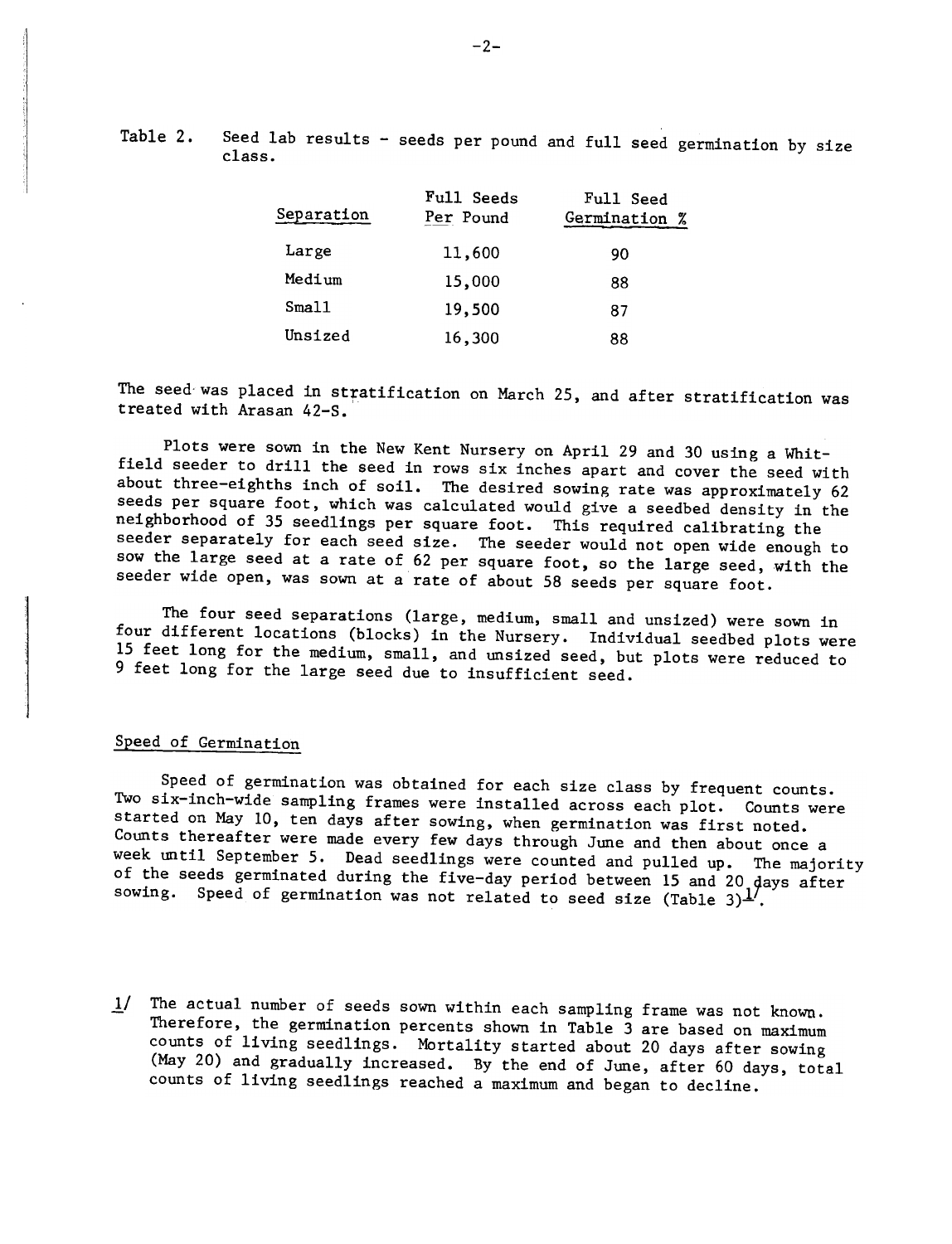|              | Percent Germination by Days After Sowing |    |    |    |    |                 |
|--------------|------------------------------------------|----|----|----|----|-----------------|
| Seed<br>Size | Days After Sowing                        |    |    |    |    |                 |
| Class        | $\overline{15}$                          | 17 | 20 | 22 | 24 | $\overline{28}$ |
| Large        | 19                                       | 44 | 70 | 83 | 89 | 92              |
| Medium       | 15                                       | 41 | 73 | 84 | 89 | 93              |
| Small        | 10                                       | 38 | 70 | 79 | 86 | 93              |
| Unsized      | 12                                       | 39 | 73 | 82 | 89 | 94              |

Table 3. Percent germination by size class and number of days after sowing.

## Results in the Seedbed

Seed

(.

By the end of the growing season there were noticeable differences in size and appearance related to seed size. Large seed produced larger seedlings than small seed. Small seed produced very uniform seedlings. Seedlings from medium and large seed were less uniform, and seedlings from unsized seed were least uniform.

Three evenly-spaced, six-inch-wide samples were lifted across each plot in early January of 1975. These samples were separated by root collar diameter (1/32-inch classes) and top length (one-inch classes). The estimates of average bed density, root collar diameter, and top length shown in Table 4 were obtained from these samples. Table 4 also shows the average number of seedlings per square foot that were smaller than the  $3/32$ -inch class ( $\angle$ 2.5/32), and subtracting these from the total number gives an estimate of the number of plantable seedlings

Table 4. Averages for seedbed density, root collar diameter, and top length at time of  $1$ ifting<sup>2</sup>/

| ----<br>Size | Seedlings per Square Foot |        |           | Root Collar          | Top                |  |
|--------------|---------------------------|--------|-----------|----------------------|--------------------|--|
| Class        | Total                     | 2.5/32 | Plantable | Diameter<br>(inches) | Length<br>(inches) |  |
| Large        | 34.2a                     | 2.7    | 31.5      | 4.32/32 a            | 9.0a               |  |
| Medium       | 42.1 <sub>b</sub>         | 5.2    | 36.9      | 3.75/32 b            | $8.1$ ab           |  |
| Small        | 42.2 <sub>b</sub>         | 7.5    | 34.7      | 3.56/32 b            | 7.3 <sub>b</sub>   |  |
| Unsized      | 45.7 <sub>b</sub>         | 6.3    | 39.4      | 3.77/32 b            | 8.1 ab             |  |

<sup>2/</sup> Separate analyses of variance were made for number of seedlings per squar foot, root collar diameter, and top length. Duncan's New Multiple Range Test was used to test differences between treatment means. Means not followed by the same letter are significantly different at the .05 level of significance.